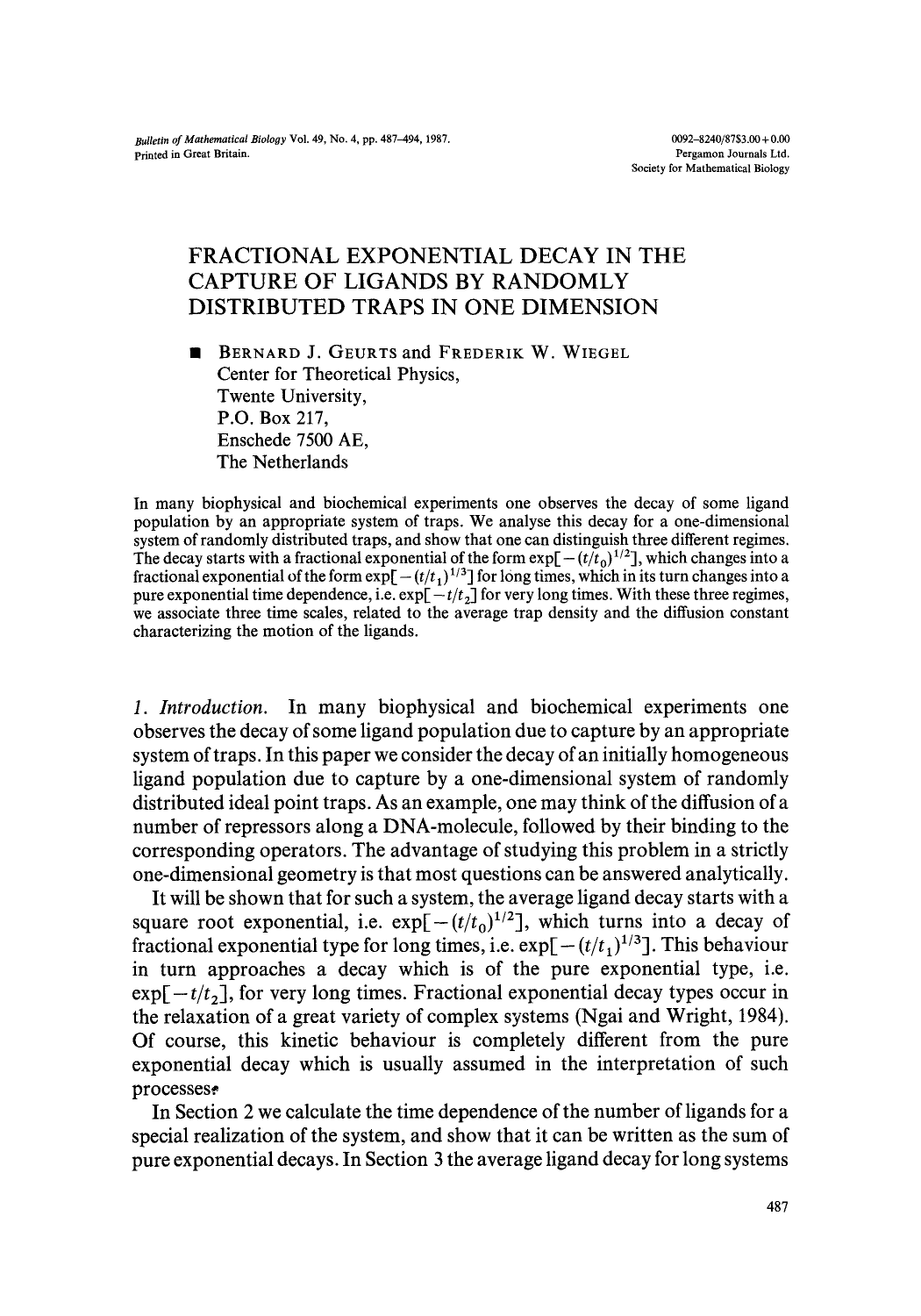is determined. The decay is characterized by a square root exponential for short times, by another fractional exponential for long times and by a pure exponential for very long times. Some concluding remarks are collected in Section 4.

*2. Ligand Decay for a Special Realization of the System.* Consider a system of  $M$  ideal point traps, randomly distributed on a line segment of length  $L$ . On this line segment we place  $N_0 \gg M$ ) ligands which are assumed to diffuse along the line. For convenience we assume that the initial ligand distribution is homogeneous. A special realization of the system has traps at  $0 \le x_1 \le x_2 \le$  $\cdots \le x_M \le L$ . The endpoints  $x_0 = 0$ , and  $x_{M+1} = L$  will be treated as traps as well. Since the system is supposed to be large, boundary effects can be neglected and it is only for convenience that the endpoints are treated as traps.

The ligands are assumed to diffuse along the line; their motion is characterized by a diffusion constant  $D$ . Essential for this system is that a ligand which initially  $(t=0)$  is found located between two traps, will remain there, until it is captured by one of them. Hence, the system decomposes into a large number of small subsystems consisting of a certain number of ligands and two traps at the endpoints, say at  $x_i$  and  $x_{i+1}$ .

Let  $c_j$  denote the number density of ligands in the jth subsystem. One obtains, after introducing the new variable

$$
s = x - \frac{x_j + x_{j+1}}{2},
$$
\n(1)

the diffusion equation for the evolution of  $c_i(s, t)$ ,

$$
\frac{\partial c_j(s,t)}{\partial t} = D \frac{\partial^2 c_j(s,t)}{\partial s_2},\tag{2}
$$

with boundary conditions

$$
c_j(-\frac{1}{2}l_j, t) = c_j(\frac{1}{2}l_j, t) = 0
$$
\n(3)

where  $l_j = x_{j+1} - x_j$ . Initially, the distribution of ligands is assumed to be homogeneous,

$$
c_j(s, 0) = \frac{N_0}{L} \tag{4}
$$

for  $-\frac{1}{2}l_i < s < \frac{1}{2}l_i$ . The long-time behaviour of the decay of ligands, which will be derived below, is independent of the precise form of the initial distribution. The homogeneous inital situation is assumed only for convenience. It is straightforward to show that the solution of  $(2)-(4)$ , is given by

$$
c_j(s,t) = \frac{4N_0}{\pi L} \sum_{k=1}^{\infty} \frac{(-1)^{k+1}}{(2k-1)} \cos\left[\frac{(2k-1)\pi s}{l_j}\right] \exp\left[-\left(\frac{2k-1}{l_j}\right)^2 \pi^2 Dt\right].
$$
 (5)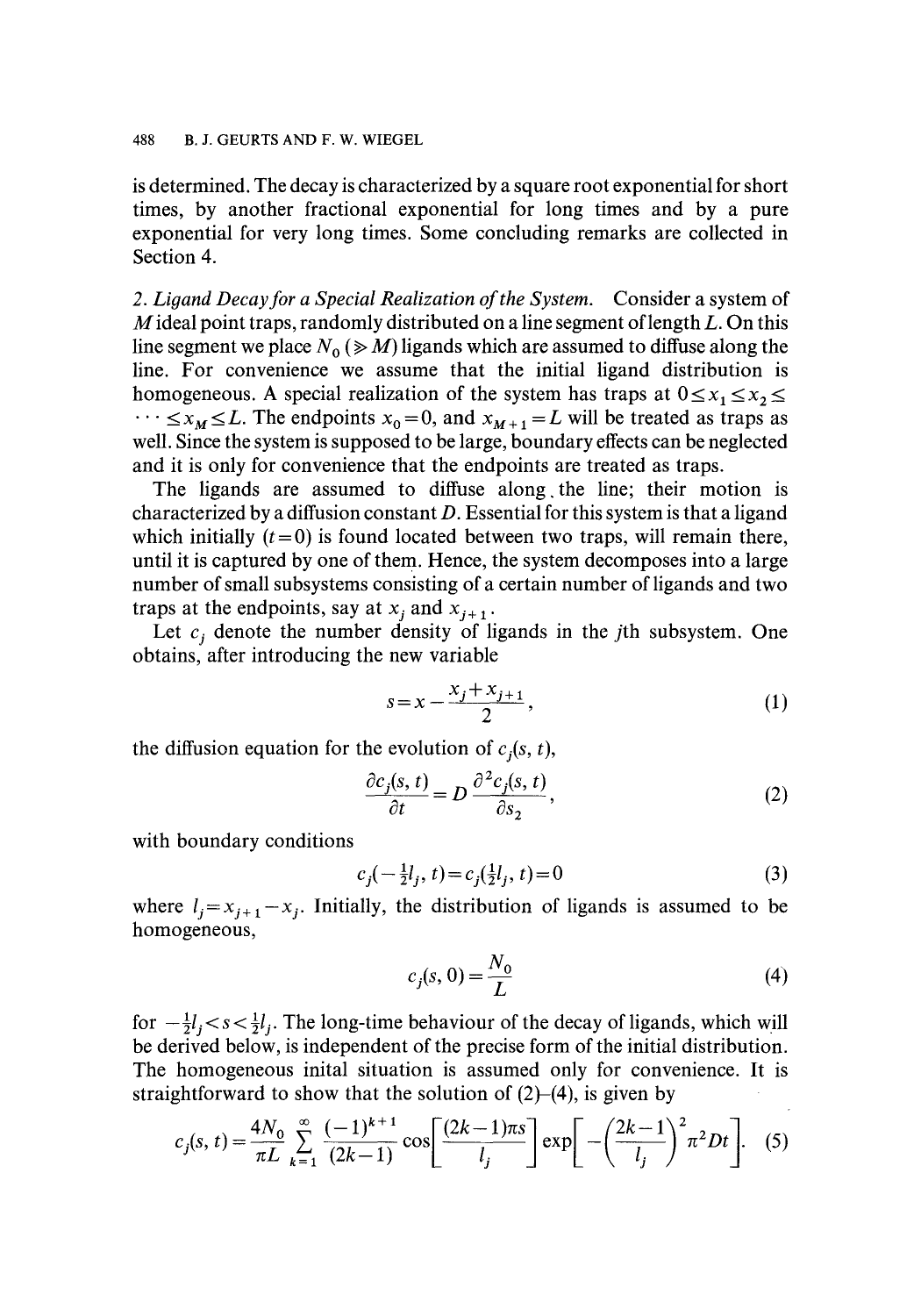The time dependence of the number of ligands in the *j*th subsystem  $N_i(t; l_i)$  is found from an integration of (5) over the subsystem

$$
N_j(t; l_j) = \frac{8N_0}{\pi^2 L} \sum_{k=1}^{\infty} \frac{l_j}{(2k-1)^2} \exp\bigg[-\bigg(\frac{2k-1}{l_j}\bigg)^2 \pi^2 Dt\bigg].
$$
 (6)

Upon summing over all subsystems this gives the time dependence of the total number of ligands for the special realization considered

$$
N(t; l_0, l_1, \dots, l_M) = \sum_{j=0}^{M} N_j(t; l_j).
$$
 (7)

We notice that  $N(t; l_0, l_1, \ldots, l_M)$  can be written as a sum of pure exponential decays. It should be noted that for any special realization of the system the very long time behaviour is of the pure exponential type, governed by the largest subsystem in that realization.

In any experimental situation one is dealing with a special realization of the system. If M and L are large enough the ligand decay for any special realization can very well be approximated by  $\langle N(t) \rangle$ , the average of the ligand decay over all realizations of the system, apart from the time dependence for very long times. On the one hand  $M/L$  is supposed to be large enough such that in any realization of the system  $N(t; l_0, l_1, \ldots, l_M)$  is well approximated by  $\langle N(t) \rangle$  up to long times. On the other hand, since the system is finite, the very long time behaviour is dictated by the longest subsystem in the particular realization at hand. The average as well as the ultimate time dependence is calculated in the next section and three different time regimes in the decay will be discriminated, as mentioned in the introduction.

*3. Average Ligand Decay.* In this section we calculate the average ligand decay  $\langle N(t) \rangle$  for a large system. The calculation involves basically two steps. First, the probability density function  $f(l)$  for the lengths of the subsystems is needed. Second, (6) must be averaged with respect to this weight function  $f(l)$ . We assume that  $N_0 \ge M \ge 1$ . Finally, an estimate for the time dependence for very long times will be given.

Let  $P(l)$  denote the probability of finding a subsystem of length  $\geq l$ , if we distribute randomly M traps on a line segment of length L. Consider an interval of length 1 on this line segment. Since the traps are distributed uniformly this interval can be chosen arbitrarily. If none of the  $M$  traps lies on the chosen interval, there is a subsystem with a length at least  $l$ . The probability that this occurs is given by,

$$
P(l) = \left[1 - \frac{l}{L}\right]^M \tag{8}
$$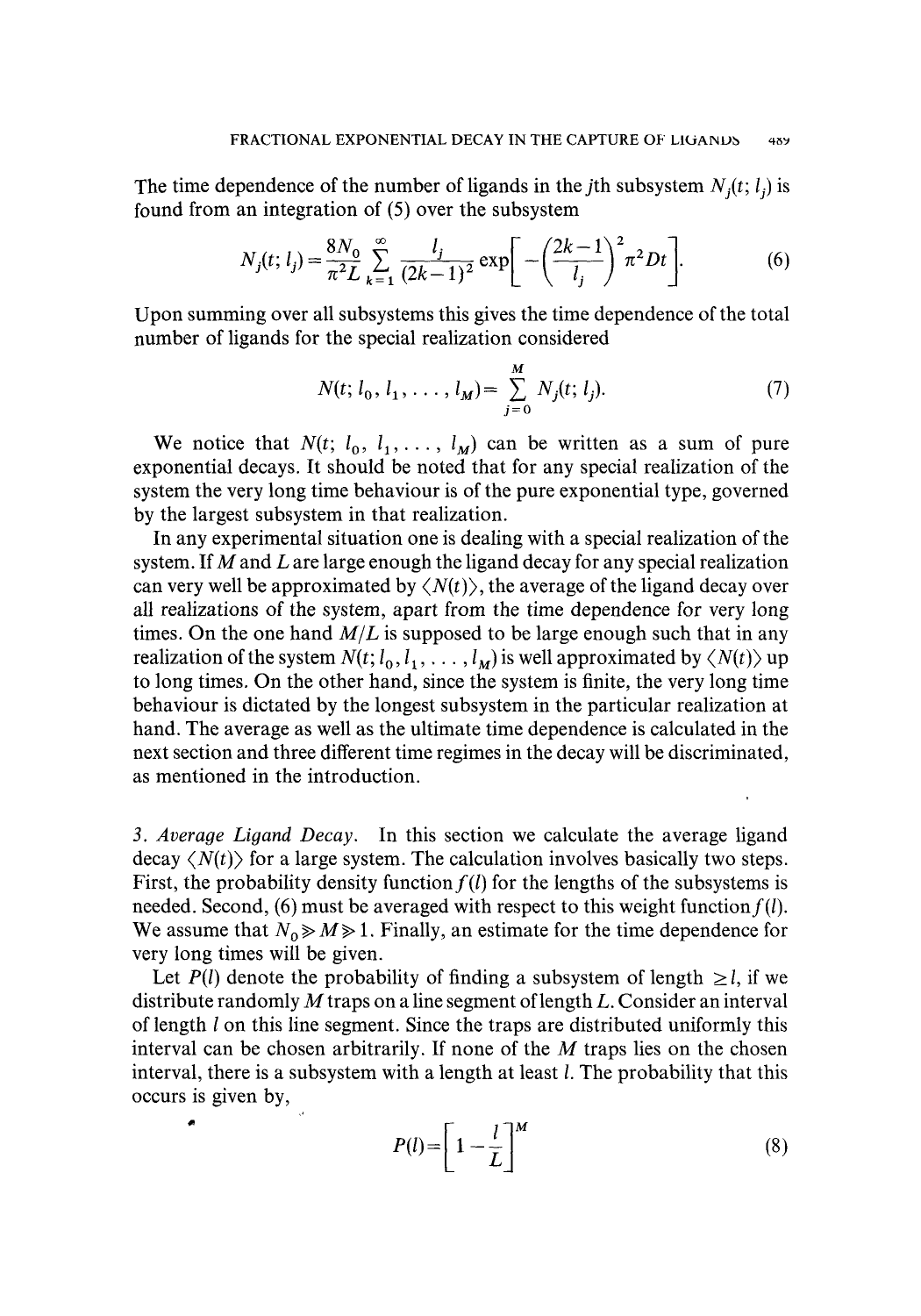and hence the lengths of the subsystem have the Poisson distribution

$$
f(l) = \frac{M}{L} \left[ 1 - \frac{l}{L} \right]^{M-1} \approx \frac{M}{L} \exp\left[ -\frac{M}{L} l \right].
$$
 (9)

In terms of  $f(l)$  the average ligand decay can be expressed as

$$
\langle N(\tau) \rangle = \frac{8N_0}{\pi^2} \sum_{k=1}^{\infty} \frac{1}{(2k-1)^2} \int_0^{\infty} y \exp\left[-y - \frac{(2k-1)^2 \tau}{y^2}\right] dy \qquad (10a)
$$

where

$$
y = \frac{M}{L} l; \tau = \pi^2 \left(\frac{M}{L}\right)^2 Dt.
$$
 (10b)

The integral in (10a) can not be evaluated analytically. However, one can give accurate approximations for  $\langle N(\tau) \rangle$ .

For short times the summation involved in (10a) can be approximated as follows. For the function

$$
\varphi(\tau, y) = \sum_{k=1}^{\infty} \frac{1}{(2k-1)^2} \exp\left[-\frac{(2k-1)^2 \tau}{y^2}\right]
$$
(11)

one finds

$$
\frac{\partial \varphi(\tau, y)}{\partial \tau} = \frac{-1}{y^2} \sum_{k=1}^{\infty} \exp\left[-\frac{(2k-1)^2 \tau}{y^2}\right]
$$

$$
= -\frac{1}{4} \left(\frac{\pi}{y^2 \tau}\right)^{1/2} \left[1 + 2 \sum_{k=1}^{\infty} (-1)^k \exp\left[-\frac{k^2 \pi^2 y}{4\tau}\right]\right]
$$

$$
\approx -\frac{1}{4} \left(\frac{\pi}{y^2 \tau}\right)^{1/2}
$$
(12)

if  $\tau$  is small enough (Carslaw and Jeager, 1959). Hence, integrating  $\partial \varphi / \partial \tau$  one obtains, since  $\varphi(0, y) = \pi^2/8$  (Gradshteyn and Rhyzhyk, 1965),

$$
\varphi(\tau, y) \approx \frac{\pi^2}{8} - \frac{1}{2} \left[ \frac{\pi \tau}{y^2} \right]^{1/2},\tag{13}
$$

which yields

$$
\langle N(\tau) \rangle \approx N_0 (1 - 4\pi^{-3/2} \tau^{1/2})
$$
  
 
$$
\approx N_0 \exp[-4\pi^{-3/2} \tau^{1/2}] = N_0 \exp\left[-4\frac{M}{L} \left(\frac{Dt}{\pi}\right)^{1/2}\right].
$$
 (14)

Hence, we notice that  $\langle N(\tau) \rangle$  behaves as a square root exponential for small times. Notice that both the initial value of  $\langle N(\tau) \rangle$  as well as the singularity of  $d\langle N(\tau)\rangle/d\tau$  for  $\tau\rightarrow 0$  are correctly represented by (14).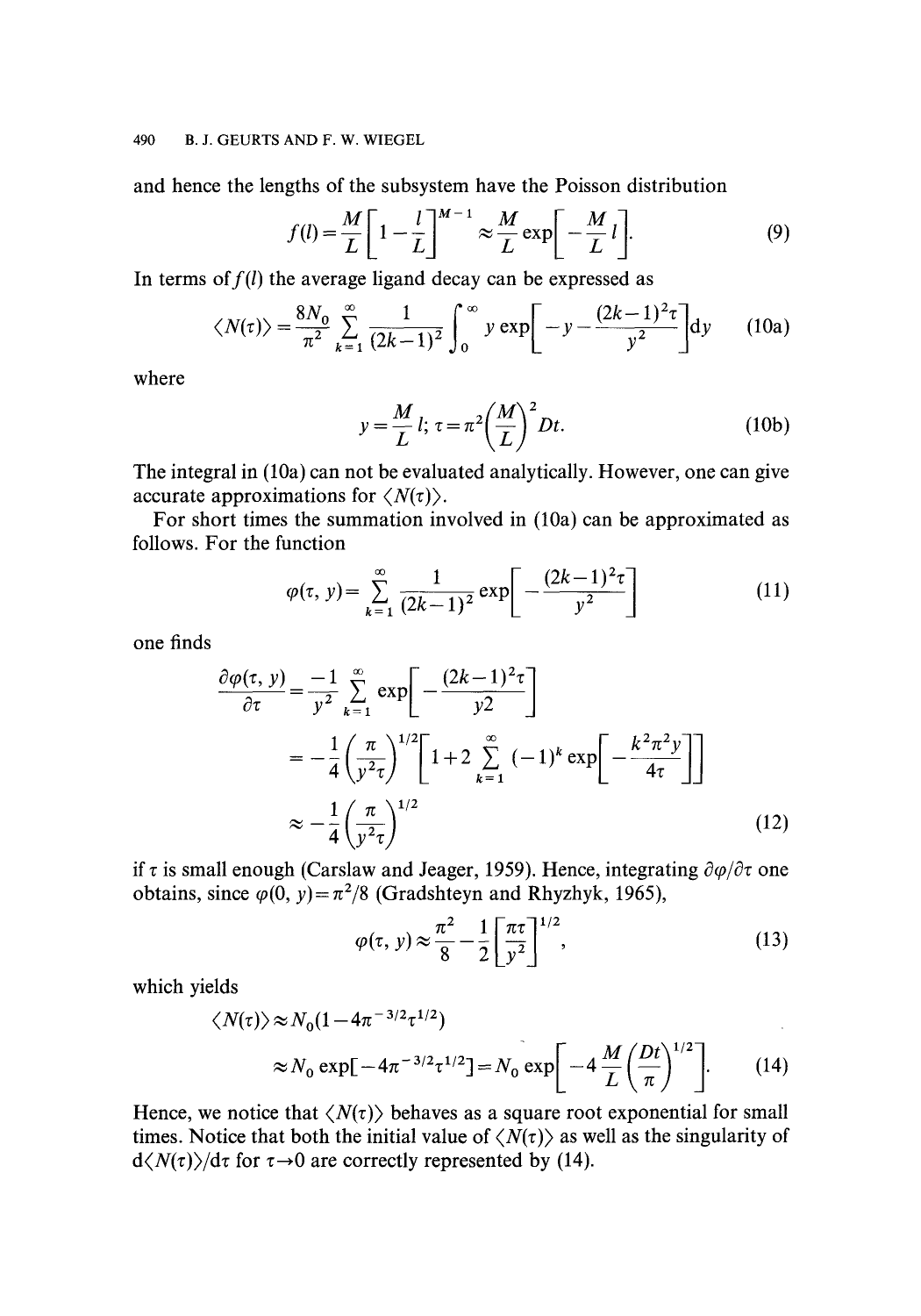For moderately long times we can approximate (10a) by using the saddle point method (Copson, 1967). A complete asymptotic analysis of the integral in (10a) can be found in Agmon and Glasser (1986). The saddle point method gives the leading term in the asymptotic expansion. Indeed, changing the integration variable to

$$
x = \tau^{-1/3}y\tag{15}
$$

one may write

$$
\langle N(\tau) \rangle = \frac{8N_0}{\pi^2} \sum_{k=1}^{\infty} \frac{1}{(2k-1)^2} \tau^{2/3} \int_0^{\infty} x \exp[-\tau^{1/3} h_k(x)] dx \qquad (16)
$$

where

$$
h_k(x) = x + \frac{(2k-1)^2}{x^2}.
$$
 (17)

The minimum of  $h_k$  occurs when x equals

$$
x_{0,k} = \{2(2k-1)^2\}^{1/3}
$$
 (18)

where the second derivative of  $h_k$  is given by

$$
h_k''(x_{0,k}) = 6.2^{-4/3} (2k - 1)^{-2/3}.
$$
 (19)

Using the saddle point approximation, i.e.

$$
\int_0^\infty x \exp[-\tau^{1/3} h_k(x)] dx \approx x_{0,k} \exp[-\tau^{1/3} h_k(x_{0,k})] \left(\frac{2\pi}{\tau^{1/3} h_k''(x_{0,k})}\right)^{1/2}, (20)
$$

combination of the last six equations yields

$$
\langle N(\tau) \rangle \approx \frac{8}{\sqrt{6}} \left(\frac{2}{\pi}\right)^{3/2} N_0 \tau^{1/2} \sum_{k=1}^{\infty} \frac{1}{(2k-1)} \exp\left[-\tau^{1/3} \left\{\frac{27(2k-1)^2}{4}\right\}^{1/3}\right].
$$
 (21)

Approximating the series by the first term one obtains

$$
\langle N(\tau) \rangle \approx \frac{8}{\sqrt{6}} \left(\frac{2}{\pi}\right)^{3/2} N_0 \tau^{1/2} \exp\left[-\tau^{1/3} \left(\frac{27}{4}\right)^{1/3}\right]
$$
\n
$$
\approx \frac{8}{\sqrt{6}} \left(\frac{8}{\pi}\right)^{1/2} N_0 \frac{M}{L} (Dt)^{1/2} \exp\left[-\left(\frac{27}{4}\right)^{1/3} \left(\frac{\pi M}{L}\right)^{2/3} (Dt)^{1/3}\right],
$$
\n(22)

which is valid for long times. As the factor  $\tau^{1/2}$  becomes irrelevant if  $\tau$  becomes large enough the last formula shows that the ligand decay  $\langle N(\tau) \rangle$  is of the fractional exponential form. This has been remarked by several authors before (Donsker and Varadhan, 1975; Weiss, 1986), and is the only asymptotic time dependence of the number of ligands for an infinite system. A regime in which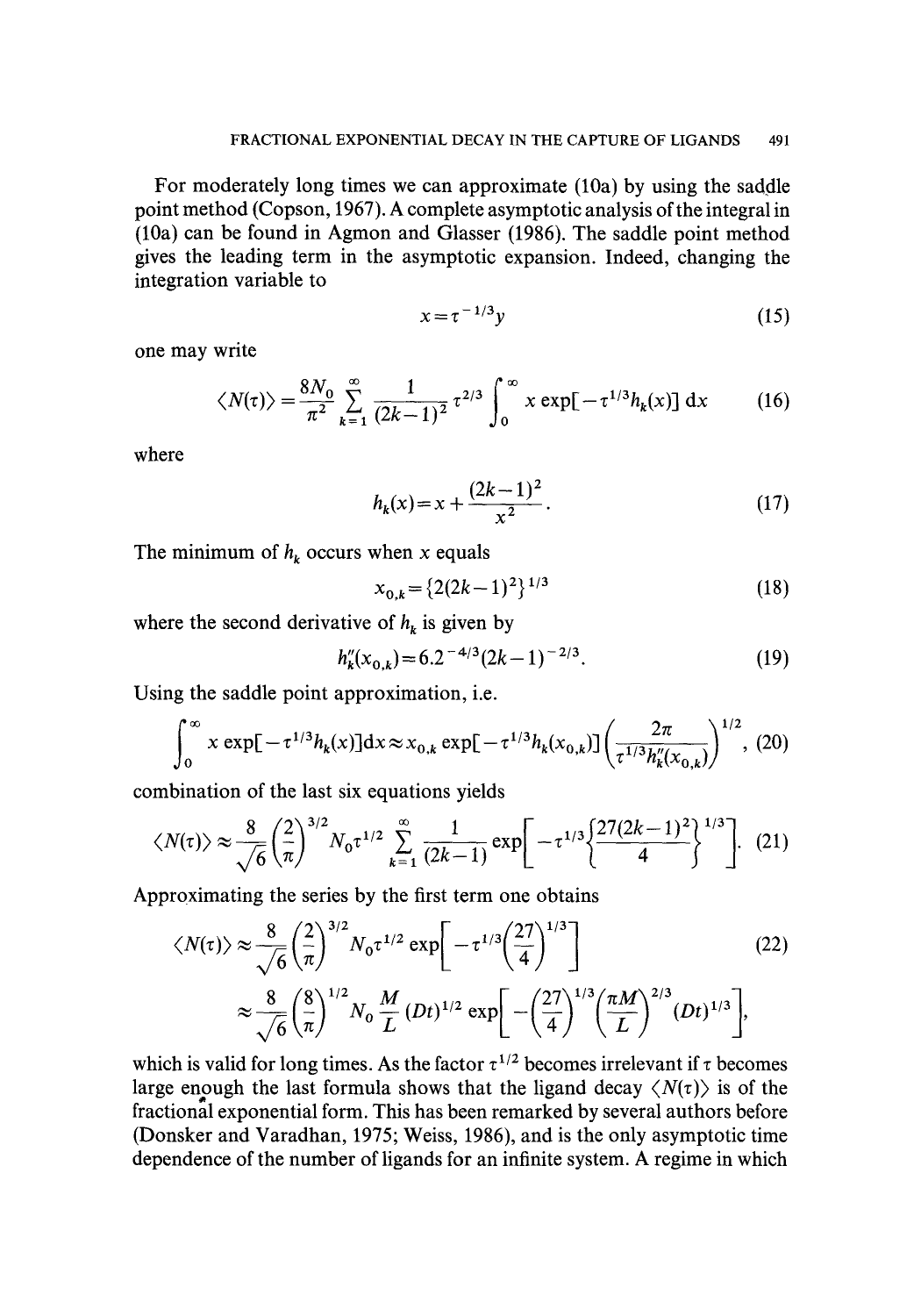## 492 B.J. GEURTS AND F. W. WIEGEL

the decay is proportional to  $exp(-(t/t_1)^{1/3})$  has been recently observed for one-dimensional systems in measurements of electric-field-dependent, chargecarrier trapping (Seiferheld *et al.,* 1983) and in numerical simulations (Klafter *et al.,* 1984).

In Fig. 1 a numerical evaluation of (10a), together with the approximations (14) and (22) is shown. Notice the accuracy of the small-time approximation for  $\tau$  < 5. The long-time approximation is quite good for  $\tau$  of the order 20 and larger. Notice that then about 4% of the initial ligand population is still present.



Figure 1. Plot of the ratio between the average ligand population and the initial population  $\langle N(\tau) \rangle/N_0$  as a function of the dimensionless "time"  $\tau = \pi^2 (M/L)^2 Dt$ , where  $D$  is the diffusion constant. The line marked with a represents the short-time approximation (14) and the line marked with b, the long-time approximation (22).

As remarked at the end of Section 2, the time dependence of the number of ligands for very long times is dominated by the decay in the largest subsystem. This is of the pure exponential type and varies from realization to realization. It is a consequence of the fact that the system considered is large but finite. We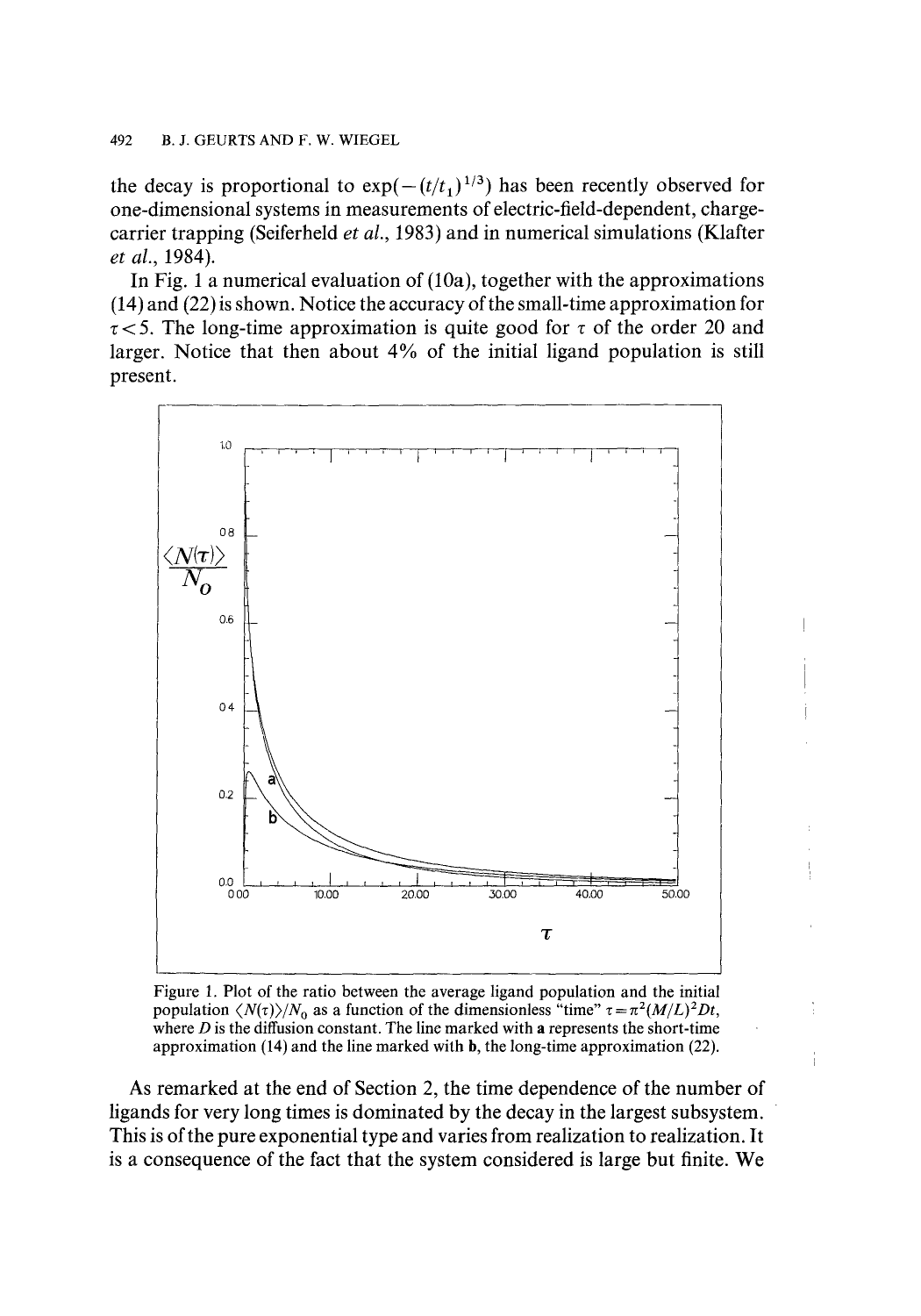roughly estimate the expectation value of the length of the largest subsystem and obtain an estimate of the time dependence for very long times and of the corresponding time scale.

According to (9) one can write the number of intervals with a length larger than  $l_0$  as

$$
n = M \int_{l_0}^{\infty} \frac{M}{L} \exp\left[-\frac{Ml}{L}\right] dl.
$$
 (23)

Hence, if

$$
l_0 = \frac{L}{M} \ln(M) \tag{24}
$$

one has  $n = 1$ . Thus, on the average there is one subsystem of length  $\ge l_0$ . Denoting by  $l_{\text{max}}$  the expectation value of the length of the largest subsystem, one finds, after renormalizing the distribution,

$$
l_{\max} = \frac{L}{M} (\ln(M) + 1).
$$
 (25)

Hence, in view of (6) and (7), on the average the very long time decay of the ligands in the system can be approximated by a pure exponential decay with rate constant,

$$
t_2 = \frac{l_{\text{max}}^2}{\pi^2 D}.
$$
\n(26)

Adopting the point of view that this behaviour will set in roughly as  $t > t<sub>2</sub>$  or  $\tau > (\ln(M) + 1)^2$ , we can state in addition that the fractional exponential time dependence (22) is, on the average, valid up to  $\tau \approx (\ln(M) + 1)^2$ .

*4. Concludin9 Remarks.* In many relaxation processes in complex systems, one observes a fractional exponential time behaviour (Ngai and Wright, 1984). We have shown that the decay of an initially homogeneous ligand population due to their capture by a one-dimensional system of randomly distributed ideal traps has a fractional exponential time dependence for moderately long times, i.e. in order of magnitude  $20/(\pi^2 (M/L)^2 D) \le t \le (\ln(M) + 1)^2/(\pi^2 (M/L)^2 D)$ , for large systems. The two- and three-dimensional cases will be treated elsewhere (Wiegel and van Opheusden, 1987).

Qualitatively speaking, the ligand decay starts as a square root exponential for times  $t < 5/(\pi^2 (M/L)^2 D)$ . For t larger than  $T_1 \approx 20/(\pi^2 (M/L)^2 D)$  but smaller than  $T_2 \approx (\ln(M) + 1)^2/(\pi^2 (M/L)^2 D)$  the time dependence aproaches a behaviour proportional to  $t^{1/2} \exp[-(t/t_1)^{1/3}]$ , with  $t_1 = 4/(27\pi^2(M/L)^2D)$ , which turns into a pure exponential time dependence for  $t \geq T_2$  with rate constant given by (26).